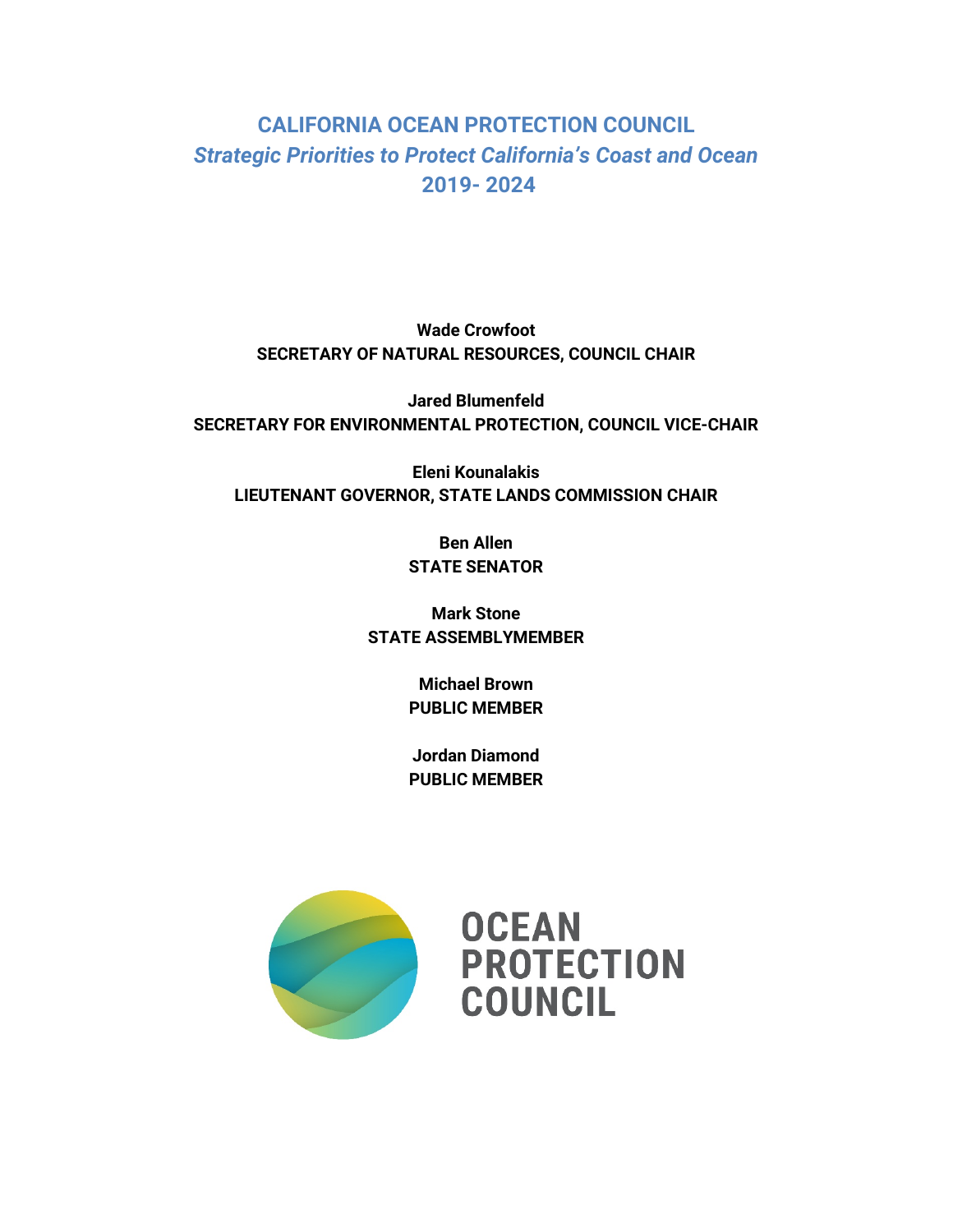#### **INTRODUCTION**

California is home to one of the most diverse coastal and ocean ecosystems in the world, ranging from sandy beaches and tree-topped bluffs to rocky reefs and kelp forests. These habitats, and the flora and fauna that reside in them, are central to the Californian ethos: symbols of our natural and cultural heritage, and sources of hope and inspiration for our future. Affecting our everyday lives, these ecosystems also support the nation's largest ocean economy, valued at more than \$44 billion per year.

A healthy ocean is essential to the well-being of both marine and human communities. The California Ocean Protection Council (OPC) advances science-based decision-making and leads coordinated policy efforts to safeguard marine life, habitats and livelihoods – efforts that have become even more critical in the face of a changing climate.

The 2019-2024 Strategic Plan builds on the momentum generated by previous OPC efforts and prioritizes actions that will protect the state's ocean and coast – resources that residents and visitors rely on and revere, defining the California way of life.

#### **ABOUT OPC**

OPC is an innovative leader on ocean and coastal protection in the state and globally. Created by the California Ocean Protection Act in 2004, OPC was established to help protect, conserve, and maintain healthy coastal and ocean ecosystems and the economies they support, for current and future generations. As a cabinet-level state policy body nested within the California Natural Resources Agency – with its Executive Director also serving as the Deputy Secretary for Oceans and Coastal Policy – OPC serves as the Governor's advisor on coastal and ocean policy in California.

As described in more detail below, OPC uses partnerships, policy and funding to advance science-based solutions to protect coastal and ocean ecosystems in California. These efforts yield significant benefits to the state while providing a model to improve protection and conservation across the world.

#### **ABOUT THIS PLAN**

OPC's 2019-2024 Strategic Plan is a roadmap to achieve the mission of protecting vibrant ocean ecosystems and the coastal communities and economies that rely on them. It is designed to set a five-year course for addressing the broad range of challenges facing California's ocean and marine ecosystems while guiding targeted investments focused on critical issues and policy changes with the potential for greatest impact. This plan will also be used to articulate OPC priorities to decision-makers, stakeholders, and the public; leverage other conservation, research and funding efforts across the state in coordination with state agencies and other partners; and educate and cultivate champions in the Legislature.

This plan was developed in close coordination with OPC Council members, the OPC Science Advisory Team, the Ocean Science Trust, state and federal agencies, tribal governments and tribal communities, stakeholders and the interested public.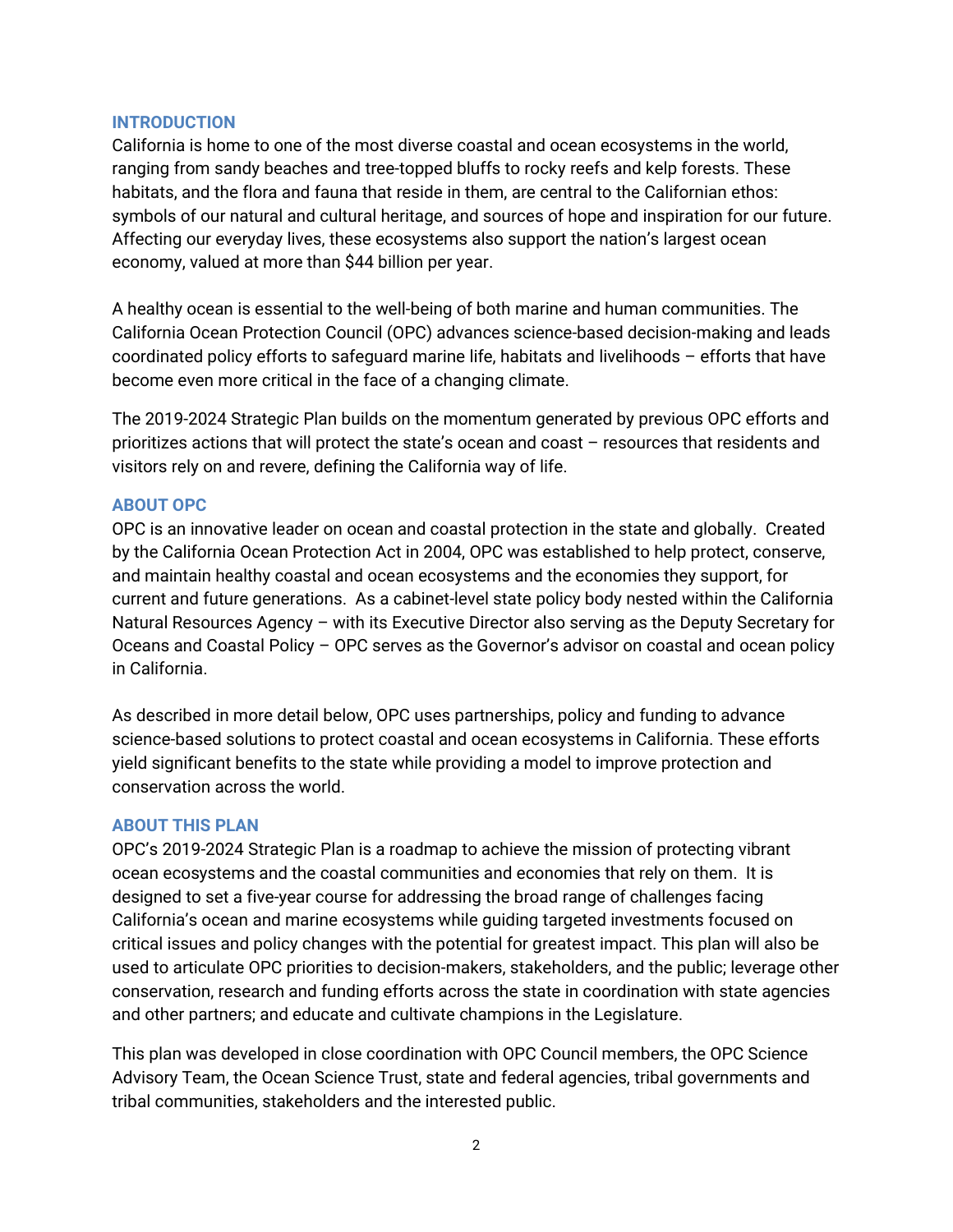In addition to updated goals, objectives and actions, this plan includes several organizational changes from OPC's previous strategic plan. Those changes are as follows:

**The role of science.** OPC advances and integrates best available science throughout all our work. Rather than calling out a specific goal devoted solely to scientific inquiry, this plan includes monitoring and research priorities, and associated policy and management applications, within each of the goals described below.

**Climate change.** It is impossible to separate the individual effects of a changing climate from the broader ecological health and resilience California's coast and ocean. As a reflection of this inextricable link, climate change has been interwoven in all our priorities. Our climate program will continue to address impacts and solutions related to ocean acidification, sea-level rise, coastal erosion, and natural sediment supply, while increasing efforts around hypoxia, temperature, salinity and other climate-driven changes in the ocean. We will expand our crosscutting work to increase understanding of climate change impacts on fisheries and fishing communities, the role that California's marine protected areas can play in building resilience, the ability of seagrasses and kelp to sequester carbon, and the triggers and responses to harmful algal blooms.

**Sustainable fisheries and marine ecosystems.** In the previous strategic plan, these priority areas were addressed in a singular goal. While fisheries are clearly a critical component of healthy marine ecosystems, the focused work that OPC is conducting in each of these areas merits separate goals dedicated to these individual conservation priorities.

**Land-sea connection.** This plan continues to acknowledge the link between land-based activities and ocean health but includes these priorities in the climate change and water quality goals. The previous strategic plan had combined water quality, marine pollution and sediment management into one goal.

**Sustainable ocean economy.** This plan includes a new goal focused on protecting the ocean while encouraging sustainability in the blue economy. Issues within this priority area include marine renewable energy, aquaculture, offshore oil platform decommissioning, and artificial reefs.

**Equity.** Previous strategic plans did not identify environmental justice or social equity as priority components of OPC's work. We are committed to more actively engaging with low-income and frontline communities and tribes to build trust, understand the challenges and needs associated with resource protection and coastal access, advance solutions, and ensure that OPC's work provides benefits to *all* Californians. In this plan, we have incorporated equity as one of our organization values and prioritized the integration of environmental justice and social equity into OPC's conservation work under Goal Six.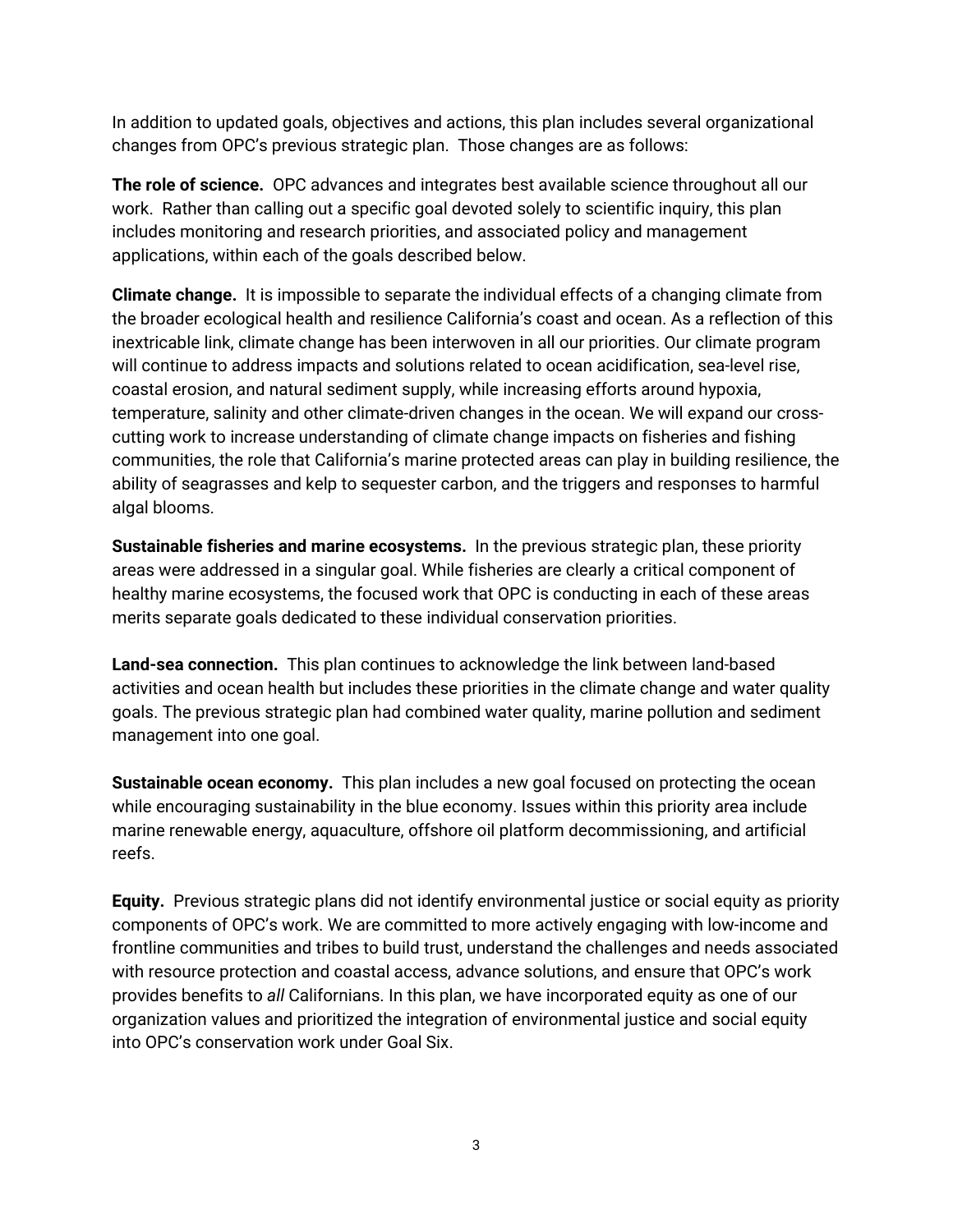#### **OUR MISSION**

OPC protects California's coastal and ocean resources by advancing innovative, science-based policy and management, making strategic investments, and catalyzing action through partnerships and collaboration.

#### **OUR VISION**

Healthy, resilient and productive coastal and ocean ecosystems in California for the benefit of current and future generations.

#### **HOW WE WORK**

As directed by the California Ocean Protection Act, OPC protects California's coastal and ocean resources by providing best-available science to decision-makers, deploying resources effectively and strategically, and by collaborating across jurisdictional, programmatic, and regional boundaries. With this diverse complement of tools, OPC has unique flexibility to develop creative and impactful approaches to conserve our shoreline and coastal waters. The following section provides a brief overview of how OPC uses each of these tools to identify and implement solutions that improve ocean governance, increase stewardship, and advance scientific understanding necessary to protect and conserve marine resources and the communities that rely on them.

#### **SCIENCE**

Science is critical to informed decision-making and is a foundational component of all OPC's work. We ensure that science is integrated into California's policy and management decisions by: 1) funding applied scientific research and monitoring that increases our understanding of ecological, economic and social vulnerability to potential impacts and the efficacy of various conservation and management approaches; 2) convening scientific experts to synthesize information and develop findings that can root policy development in cutting-edge science; 3) coordinating with agency, academic and other partners to identify and address critical data gaps; and 4) ensuring that conservation and habitat restoration projects use the latest science and restoration techniques, especially with regard to climate resiliency.

Two important partners support OPC in these efforts: the OPC Science Advisory Team (OPC-SAT) - an interdisciplinary team of distinguished scientists created statutorily to support OPC's science-based actions and decisions - and the California Ocean Science Trust (OST), an independent non-profit created by statute that serves as OPC's Science Advisor and administers the OPC-SAT on behalf of OPC. The OPC-SAT identifies emerging environmental and scientific challenges related to the ocean and coast; evaluates the scientific underpinnings and technical merit of state actions and decisions; provides advice and translates scientific knowledge related to state priorities; and acts as a broader conduit to the scientific community. OST is a non-profit organization dedicated to California's vision for a healthy and productive ocean and coast and the role of science in accelerating progress to that vision. OST's collaborative team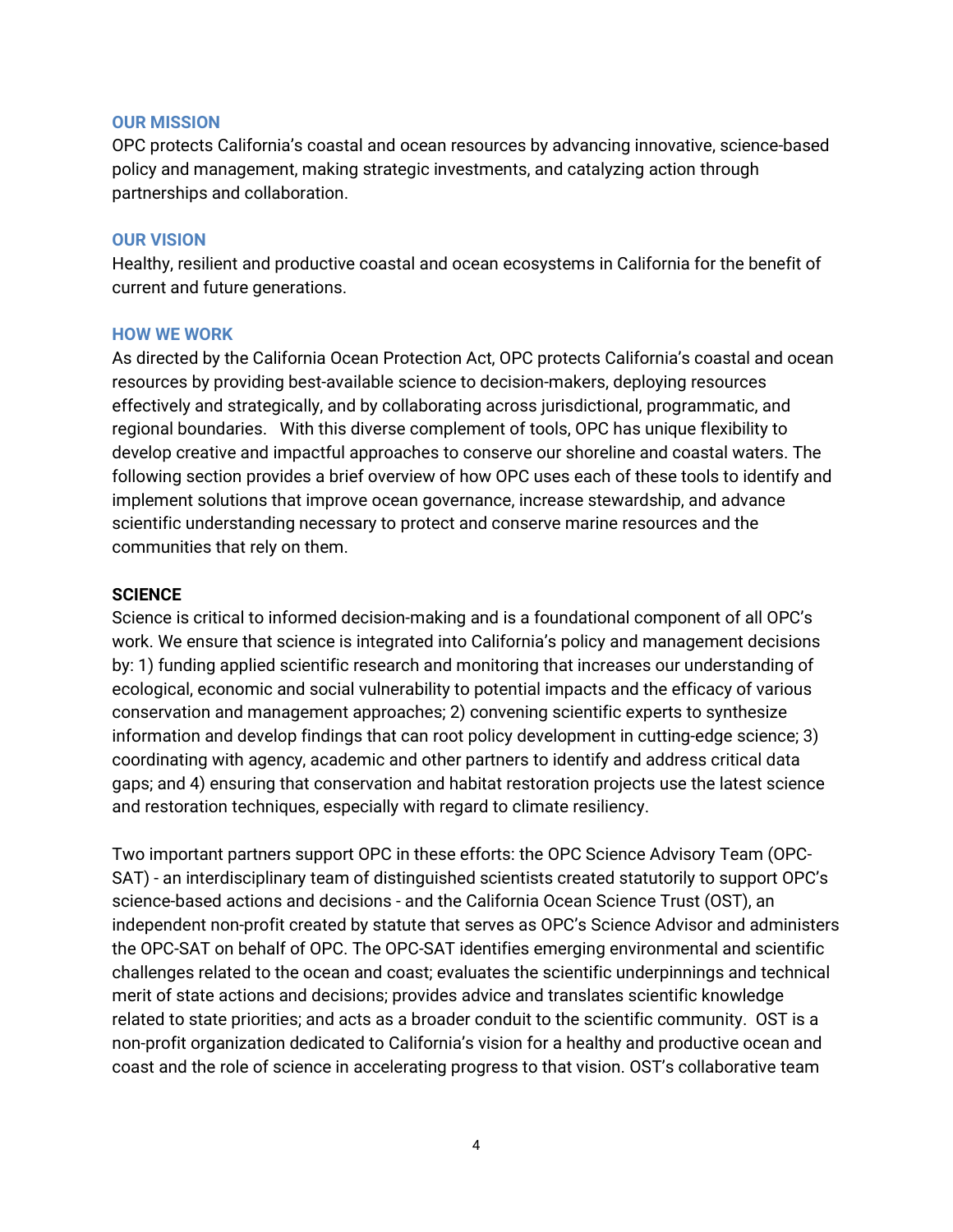helps lead projects and initiatives that draw together diverse perspectives to synthesize, interpret, and share science that can advance policy, funding, and management decisions.

In addition to prioritizing increased scientific understanding of coastal and ocean ecosystems, OPC recognizes the importance of ensuring that data from state-funded research projects are available and accessible for use by scientists, decisionmakers, stakeholders, and the general public. To that end, OPC is developing an Open Data Platform<sup>1</sup>, in alignment with state agency partners, that will have the ability to import data from external sources and serve as a repository for state-funded data, technical reports, and outreach materials. OPC's Open Data Platform will serve as a valuable, enduring tool for data access and visualization. It will also allow for enhanced understanding of long-term oceanographic and biological trends, providing a critical asset to the state as resource managers confront changing ocean conditions.

### **PARTNERSHIPS**

In drafting the California Ocean Protection Act, the Legislature identified a need to coordinate governance and stewardship of the state's ocean resources, particularly given the corresponding - and oftentimes overlapping - mandates and jurisdictions of state regulatory, planning and conservation agencies with a connection to ocean and coastal resources in California. OPC plays a leading role in coordinating the policy direction and efforts of these state agencies to increase efficiency and effectiveness by establishing and maintaining strong relationships with agency leadership and staff; convening interagency working groups; collaboratively identifying and addressing data gaps; sharing fiscal and human resources; and helping establish a strategic and holistic vision for protecting California's coast and ocean.

In addition, OPC leverages state efforts with those of local, federal and tribal governments and tribal communities, academic and research institutions, non-profits, community groups, fishermen and other stakeholders. Through working groups, advisory bodies and collaborative projects, OPC integrates state activities with the broader management, stewardship and research efforts of partners outside state government who have personal, cultural and professional expertise and are equally invested in protecting ocean health in California.

#### **POLICY**

OPC works closely with the Governor's office, the Legislature, and agency partners to craft and implement science-based policy and inform legislation at both the state and federal levels. We use policy to align decision-making in California and protect ocean health by developing guidance documents and actions plans; mobilizing and coordinating state action against threats facing our coast; collaborating with partner agencies to ensure decisions are consistent and based on the precautionary principle; and identifying and recommending changes in state policy to the Legislature and the Governor.

<span id="page-4-0"></span> $\ddot{\phantom{a}}$ <sup>1</sup> <https://data.cnra.ca.gov/>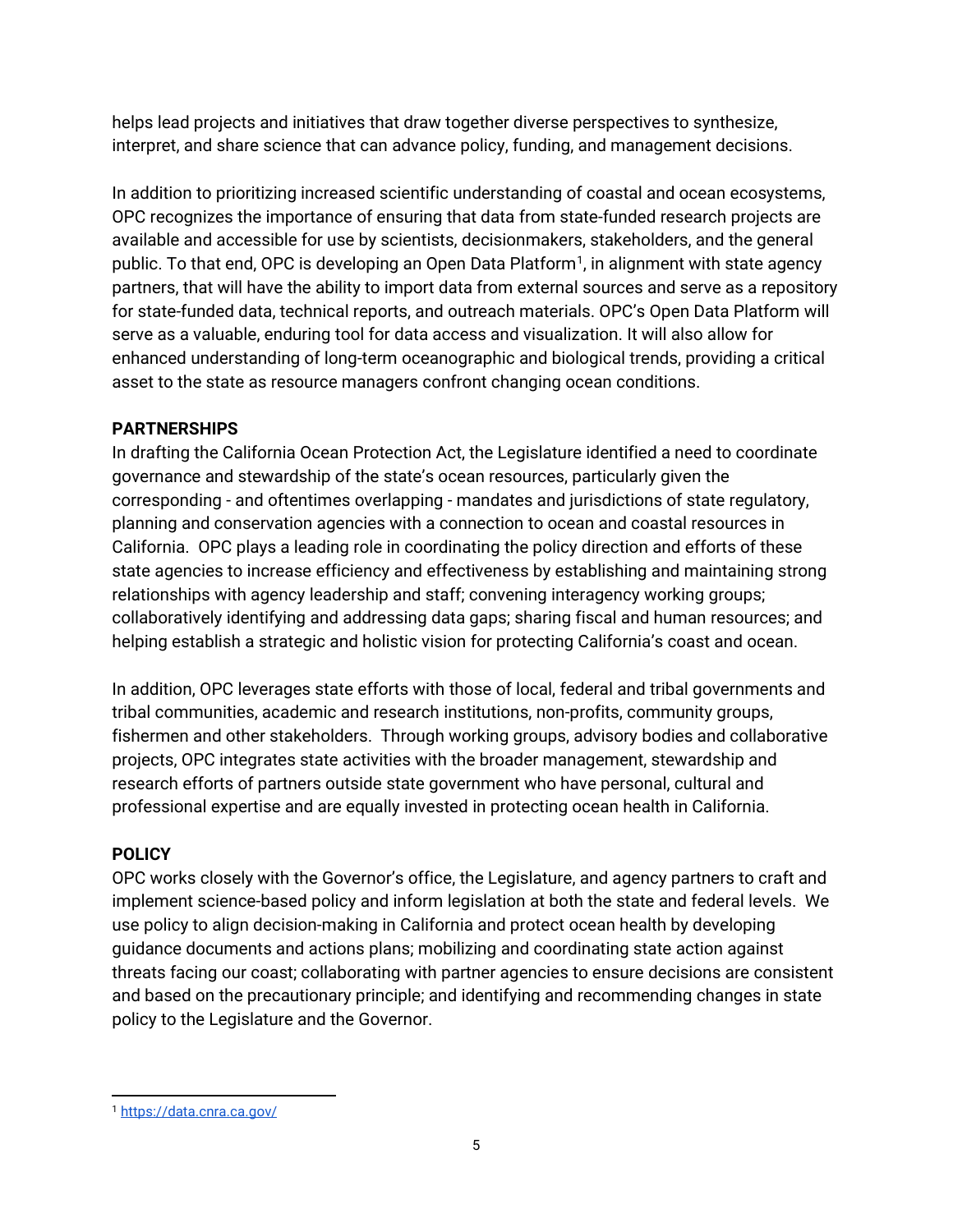OPC is also actively engaged in driving policy at the international level, not only by taking action that provides a model for global efforts, but by establishing goals and guidance to accelerate ocean conservation and adaptation action around the world. An example of such work is the Ocean-Climate Action Agenda<sup>[2](#page-5-0)</sup>, which was developed collaboratively by OPC and non-profit partners to increase ocean-related climate ambition at the Global Climate Action Summit in September 2018.

#### **FUNDING**

OPC has a variety of funding sources (including bond funds, General Fund, special funds, and Once-Through Cooling Interim Mitigation Funds) that support strategic investments in scientific research and monitoring, collaborative policy development, and restoration and other projects that will improve conditions for ocean and coastal ecosystems and California communities. We will continue to leverage these sources and any future appropriations across OPC's program priorities - and with the efforts of partners throughout California - to advance the goals described below while maximizing the state's efficiency and effectiveness in protecting coastal and ocean resources.

### **OUR VALUES**

The following principles guide our actions and define our culture as we work to conserve the health and diversity of ocean ecosystems for their intrinsic, environmental, aesthetic, educational, recreational and economic values:

#### *TRANSPARENCY*

We understand that decisions made by OPC will affect marine life and habitats, coastal communities and livelihoods. We strive to be responsive, communicate clearly and openly with our partners and stakeholders, and prioritize inclusive public engagement in all our work.

### *INTEGRITY*

We carry out our work with honesty, respect and fairness. We value diverse perspectives and the need for, and strength in finding common ground.

#### *COLLABORATION*

We acknowledge the power of partnerships and collective action to drive solutions and safeguard natural resources. We prioritize cooperative problem-solving and stewardship across agencies, tribes, scientists, stakeholders and the general public and rely on these partnerships to increase our effectiveness.

### *INTERDISCIPLINARY APPROACH*

We recognize the complexity of ocean ecosystems, the connection between land and sea, and how individual and cumulative stressors are affecting marine life and habitats. We advance

<span id="page-5-0"></span> $\ddot{\phantom{a}}$ <sup>2</sup> [https://www.oceanclimateaction.org/wp-content/uploads/Ocean-Climate-Action-Agenda\\_FINAL\\_8.16.18-2.pdf](https://www.oceanclimateaction.org/wp-content/uploads/Ocean-Climate-Action-Agenda_FINAL_8.16.18-2.pdf)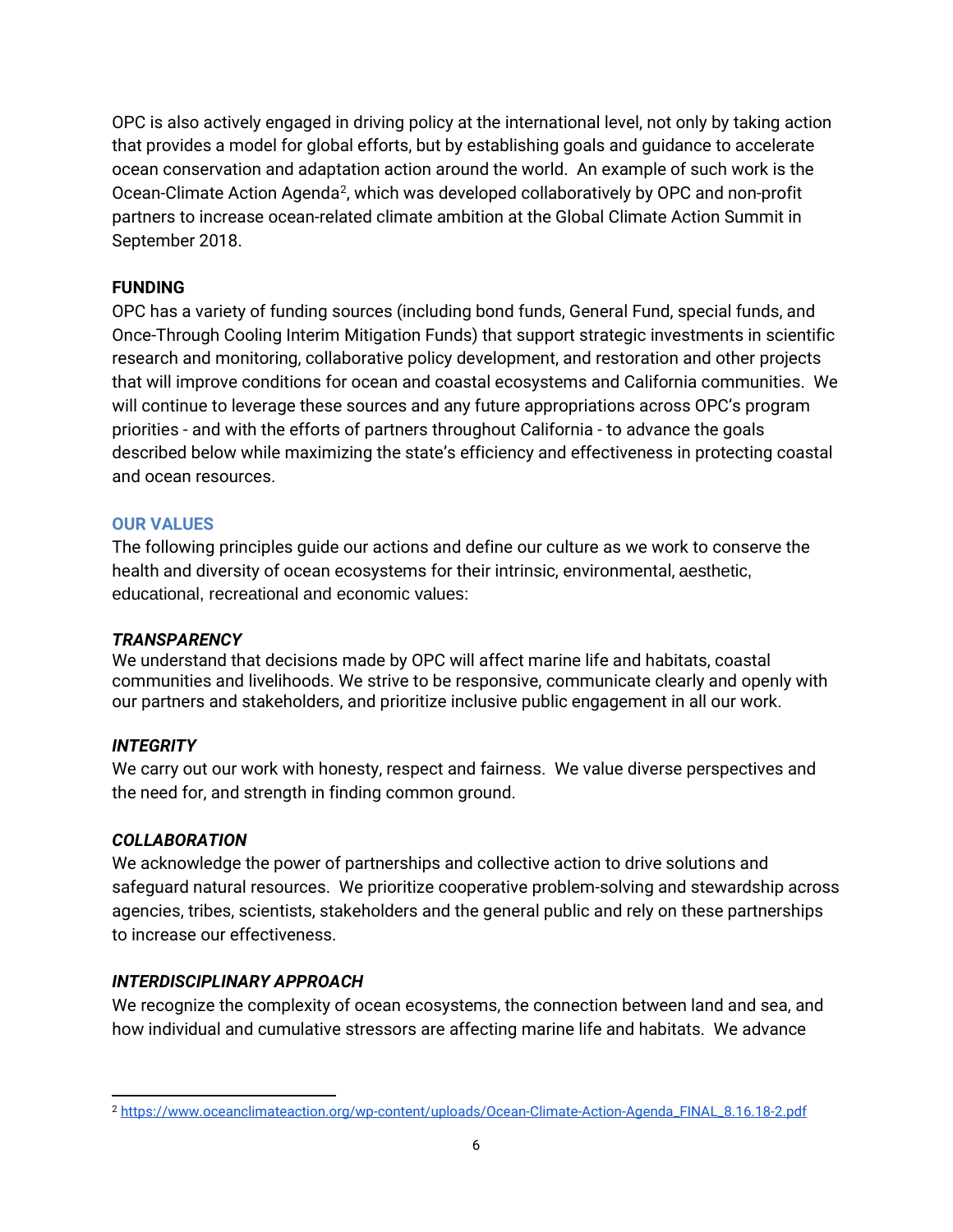cross-cutting action at the intersection of science, policy, and management to bolster ocean health and build resilience.

#### *INNOVATION*

Challenges facing the coast and ocean require creative solutions. We promote increased scientific understanding and the development of new ideas to solve problems, build flexibility, and expand investment, management and policy approaches.

### *STEWARDSHIP*

We take seriously our responsibility to protect the ocean through state action. We also recognize that local connections to the coast generate social investment that results in longterm conservation outcomes. We promote partnerships, policy and action that increase public awareness and create community stewards committed to protecting ocean health into the future.

### *EQUITY*

We believe that everyone has a right to voice their perspectives and engage in decisions that affect California's natural resources and access to the coast. We prioritize accessibility and inclusiveness in our engagement, policy and funding opportunities, and acknowledge the need to further support disproportionately impacted or historically disenfranchised communities through our work.

#### **OUR GOALS**

Over the next five years, OPC will work towards the following six goals to achieve its mission and vision.

### Call out box:

*Ocean health issues are inherently complex and interconnected. Understanding this, several objectives below are described as "cross-cutting," indicating an overlap of two or more goal areas and identified by their corresponding icons.*

### End call out box

### **GOAL ONE: SAFEGUARD COASTAL AND MARINE ECOSYSTEMS AND COMMUNITIES IN THE FACE OF CLIMATE CHANGE**

Globally, the ocean absorbs roughly one third of the total carbon dioxide  $(CO<sub>2</sub>)$  emitted by human activities every single year.<sup>[3](#page-6-0)</sup> Simultaneously, it has absorbed over 90 percent of the warming caused by humans since the 1970s.<sup>[4](#page-6-1)</sup> As a result, the ocean is experiencing a suite of

<span id="page-6-0"></span> $\ddot{\phantom{a}}$ <sup>3</sup> <https://www.noaa.gov/education/resource-collections/ocean-coasts-education-resources/ocean-acidification>

<span id="page-6-1"></span><sup>4</sup> <https://www.climate.gov/news-features/understanding-climate/climate-change-ocean-heat-content>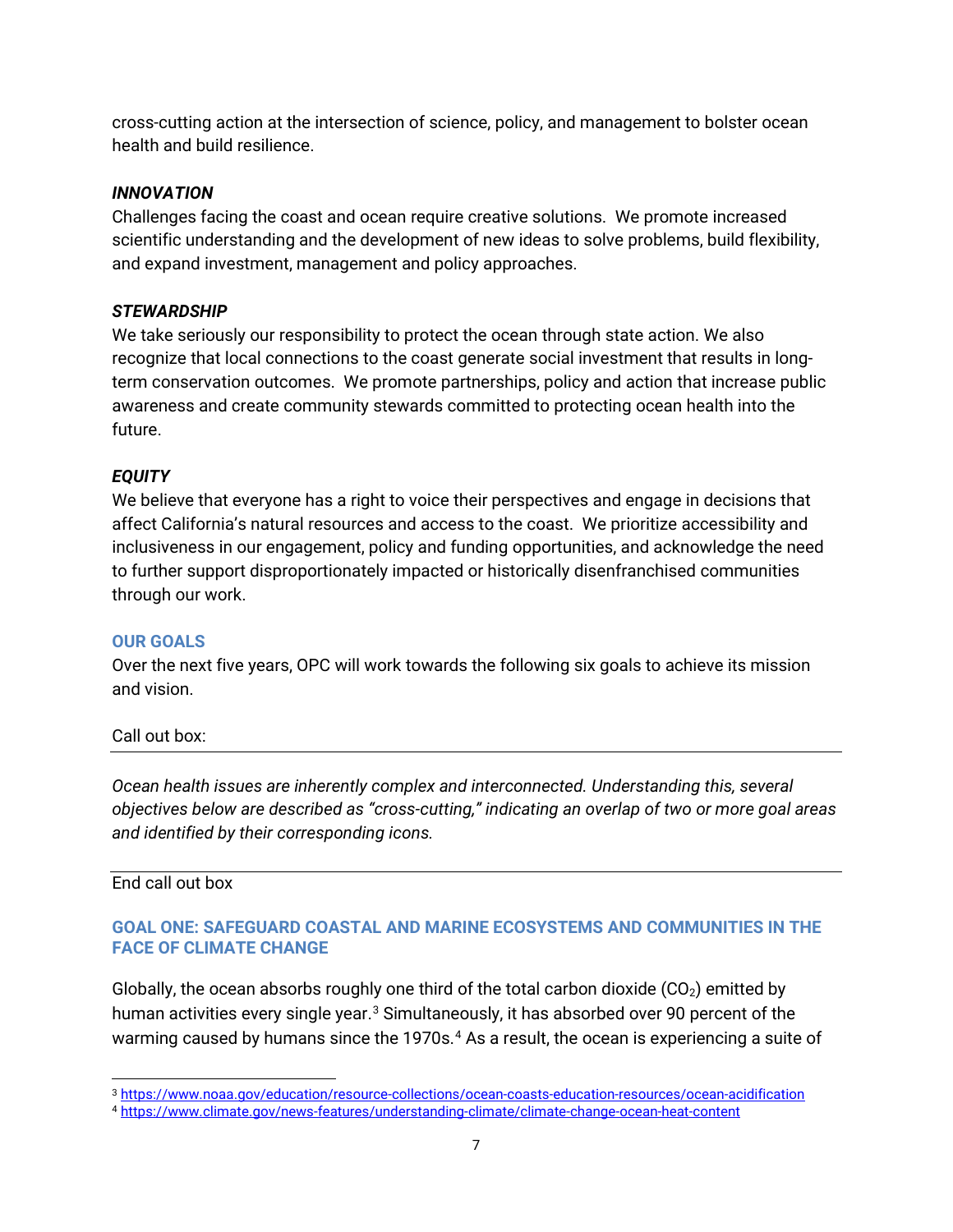biological, chemical, and physical changes, including but not limited to: sea-level rise, coastal erosion, ocean acidification, rising sea temperatures, hypoxia, stratification, salinity shifts, changing ocean currents, shifting species distributions, coastal erosion and beach loss. These cumulative climate impacts pose a significant threat to the health of California's coastal and marine ecosystems and will continue to have significant consequences for California's communities, economy, culture, and heritage, for decades to come. Due to the value of California's coastal areas and our reliance on the coast and ocean for recreation, food, and critical infrastructure, it is increasingly important to understand how climate change will impact our ocean resources. OPC is prioritizing and addressing this critical need by improving scientific understanding, increasing resilience, raising awareness, and integrating changing ocean conditions into California's state government policies, planning, and operations. By continuing to anticipate and prepare for changing ocean conditions, OPC can make progress towards its overarching goal of safeguarding coastal and marine ecosystems and communities in the face of climate change.

### **Objective 1.1: Improve scientific understanding of how climate change fundamentally alters coastal and marine ecosystems.**

*Proposed Actions:*

- Fund scientific research assessing current and future climate change impacts to California's biological resources, communities, and economies in the context of other environmental stressors.
- Make targeted investments in long-term monitoring, modeling, and mapping of data at both statewide and regional scales to better understand the mechanisms and effects of climate change impacts and identify opportunities for reducing or mitigating these impacts.
- Synthesize current scientific understanding of how marine and coastal ecosystems will change in the coming decades as the climate and ocean chemistry changes.
- Assess current and future risks to ocean-dependent industries, including aquaculture, fisheries, and coastal tourism.
- Quantify the role of aquatic vegetation in mitigating ocean acidification and storing carbon while mapping current and projected future habitat space for seagrass meadows, salt marshes, and kelp forests along the California coast.

### **Objective 1.2: Increase coastal and marine ecosystem and community resilience.**

- Expand scientific and capital investments in blue carbon by deploying living systems, such as eelgrass habitat, to slow ocean acidification, sequester carbon, provide a buffer from increased storm surges, and help adapt to sea-level rise.
- Fund and promote nature-based infrastructure adaptation measures and projects, including living shorelines, managed retreat, wetland and beach restoration, and related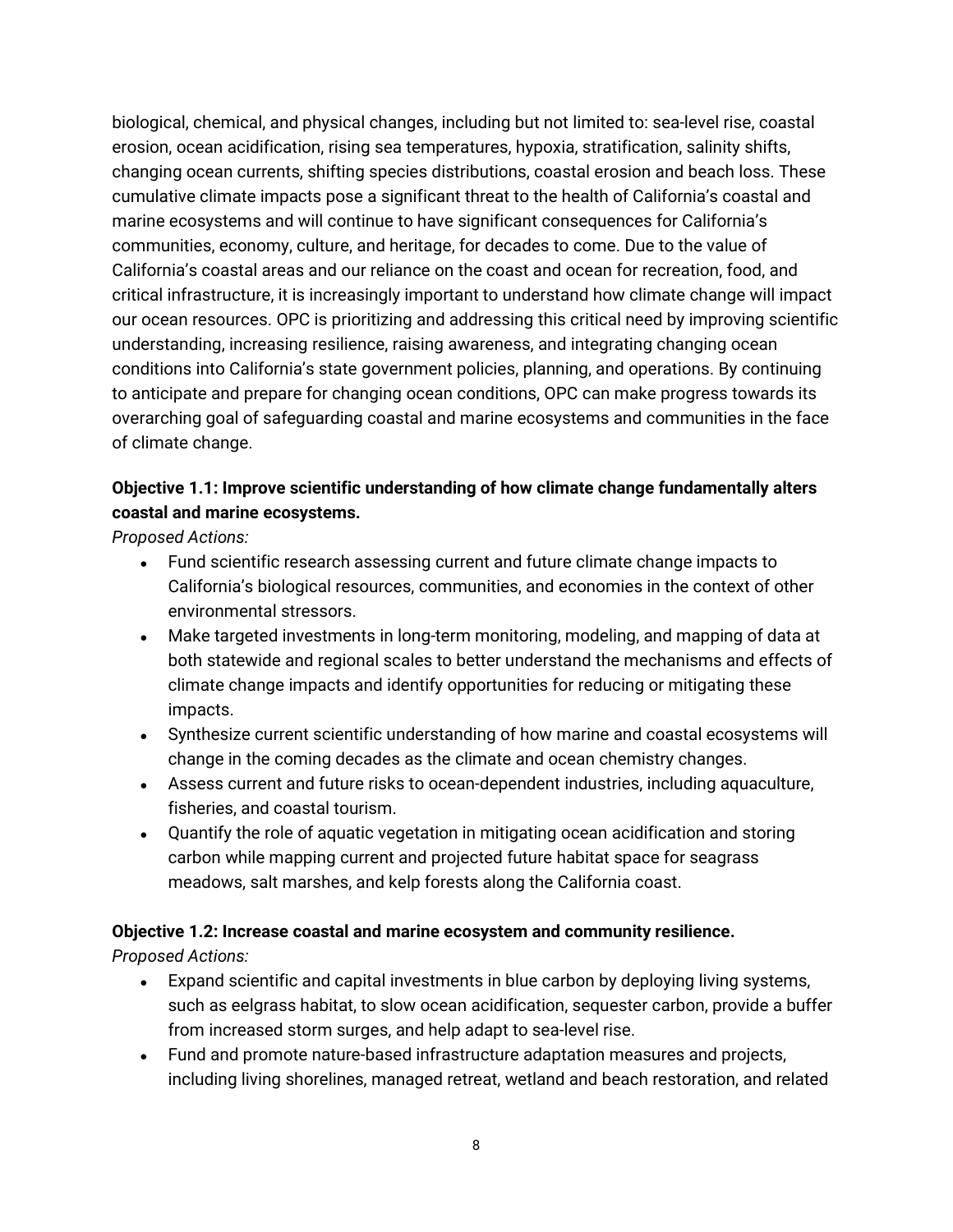strategies, to ameliorate the climate risks related to coastal erosion, sea-level rise, and ecosystem degradation.

- Encourage the utilization of the State of California Sea-Level Rise Guidance<sup>[5](#page-8-0)</sup>, the California Ocean Acidification Action Plan<sup>[6](#page-8-1)</sup>, and other guidance documents, that inform best decision-making in the face of uncertainty and a changing environment.
- Build on existing efforts to develop, test, and apply coupled aquaculture production systems by integrating seagrasses or kelps to locally ameliorate ocean acidification.
- Continue to aid local governments in completing or updating [Local Coastal Programs t](https://www.coastal.ca.gov/lcps.html)o integrate sea-level rise and other climate impacts into local planning, consistent with the California Coastal Act.
- Identify and implement actions to protect frontline and low-income communities from the impacts of climate change, including sea-level rise and coastal flooding.

## **Objective 1.3: Raise awareness of climate change impacts to coastal and marine ecosystems and communities.**

*Proposed Actions:*

- Continue to support, lead, and engage in West Coast-wide partnerships, such as the Pacific Coast Collaborative, to ensure sharing of scientific information, policy and technical innovations derived from participating governments.
- Translate and communicate information about climate change risks, vulnerabilities, and potential interventions to assist affected communities and industries in prioritizing and undertaking actions for improving adaptive capacity and resiliency.
- Collaborate with the Federal government to identify priority needs and partnering opportunities.
- Continue to participate in national and international networks, such as the International Alliance to Combat Ocean Acidification and the Ocean Acidification Information Exchange, that facilitate knowledge sharing and collaborative problem solving among different regions.
- Amplify and share California's work in climate change mitigation, adaptation, ocean stewardship policies and actions through participation in international events, such as the Conference of the Parties convened under the United Nations Framework Convention on Climate Change.

## **Objective 1.4: Integrate changing ocean conditions into California's state government policies, planning, and operations.**

*Proposed Actions:*

Ensure understanding of climate change and its significance among policymakers and leaders in California's legislature and public agencies through briefings, hearings, and at public OPC meetings.

<span id="page-8-1"></span><span id="page-8-0"></span> $\ddot{\phantom{a}}$ <sup>5</sup> [http://www.opc.ca.gov/webmaster/ftp/pdf/agenda\\_items/20180314/Item3\\_Exhibit-A\\_OPC\\_SLR\\_Guidance-rd3.pdf](http://www.opc.ca.gov/webmaster/ftp/pdf/agenda_items/20180314/Item3_Exhibit-A_OPC_SLR_Guidance-rd3.pdf) <sup>6</sup> [http://www.opc.ca.gov/webmaster/\\_media\\_library/2018/10/California-OA-Action-Plan-Final.pdf](http://www.opc.ca.gov/webmaster/_media_library/2018/10/California-OA-Action-Plan-Final.pdf)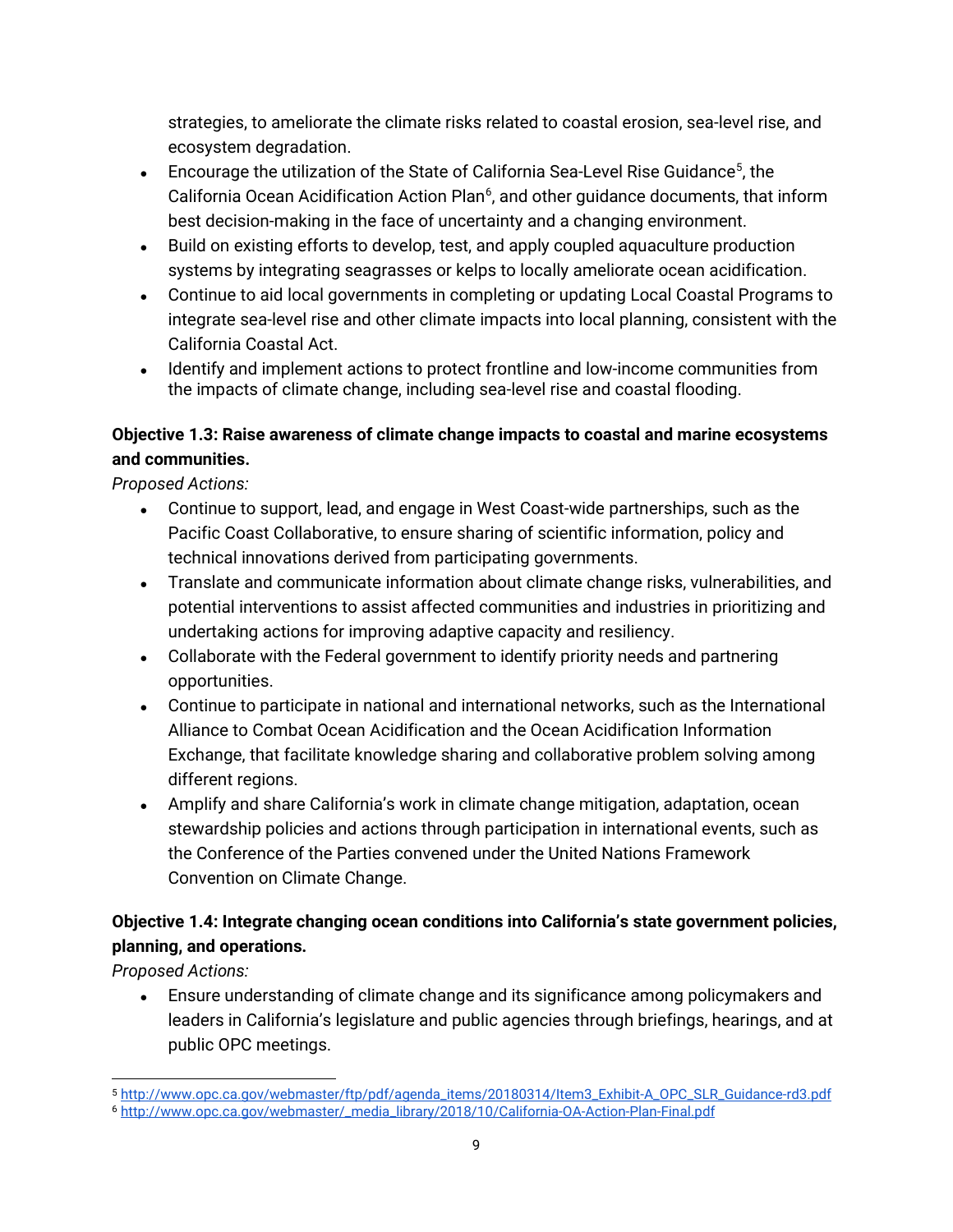- Identify and evaluate state policies, decision-making processes, and investments that should address climate change impacts on managed resources or interests and assist sister agencies in doing so.
- Improve coordination with appropriate entities to support action by local and regional agencies and authorities.
- Continue to lead interagency working groups that include senior-level staff from the full set of state agencies whose decisions affect or will be affected by climate change and changing ocean conditions.

## **Objective 1.5: Improve coastal sediment management and increase understanding of coastal processes.**

*Proposed Actions:*

- Work with the Coastal Sediment Management Workgroup and the OPC-SAT to develop research priorities and proposals that increase understanding of coastal processes and climate resilience.
- Coordinate project and research funding with other state programs that rely on natural sediment supply for coastal resilience such as California State Park's Coastal Program and the Southern California Wetlands Recovery Project.
- Continue co-chairing the federal-state Coastal Sediment Management Workgroup to implement the California Sediment Master Plan and support regional approaches to coastal sediment management in California.
- Work to amend CEQA guidelines to include consideration of impacts to coastal sand supply for all projects and activities within the coastal zone and coastal watersheds.
- Work with partners and the California Congressional Delegation on federal Water Resources Development Act reauthorizations to include language that promotes the beneficial reuse of sand from U.S. Army Corps dredging projects and provides funding for coastal restoration projects.

### **GOAL TWO: PROTECT AND RESTORE COASTAL AND MARINE ECOSYSTEMS**

California's coastal and marine ecosystems support a diverse array of plant and animal species, many of which are found nowhere else in the world. From rocky shorelines to lush underwater kelp forests, these iconic places inspire a sense of wonder and stewardship. They also provide food, cultural resources, and recreational opportunities to millions of Californians. OPC supports innovative science to enhance our understanding of the structure and function of marine ecosystems and promotes the use of ecosystem-based solutions to address complex ocean problems. The state's unique and globally significant network of 124 marine protected areas (MPAs), for example, is helping to conserve California's natural marine biodiversity by protecting marine life and habitats in 16% of state waters. Similarly, ongoing habitat restoration efforts will help to preserve a delicate ecological balance and provide climate resilience while maintaining the delivery of ecosystem services upon which much of the state's economy depends. Through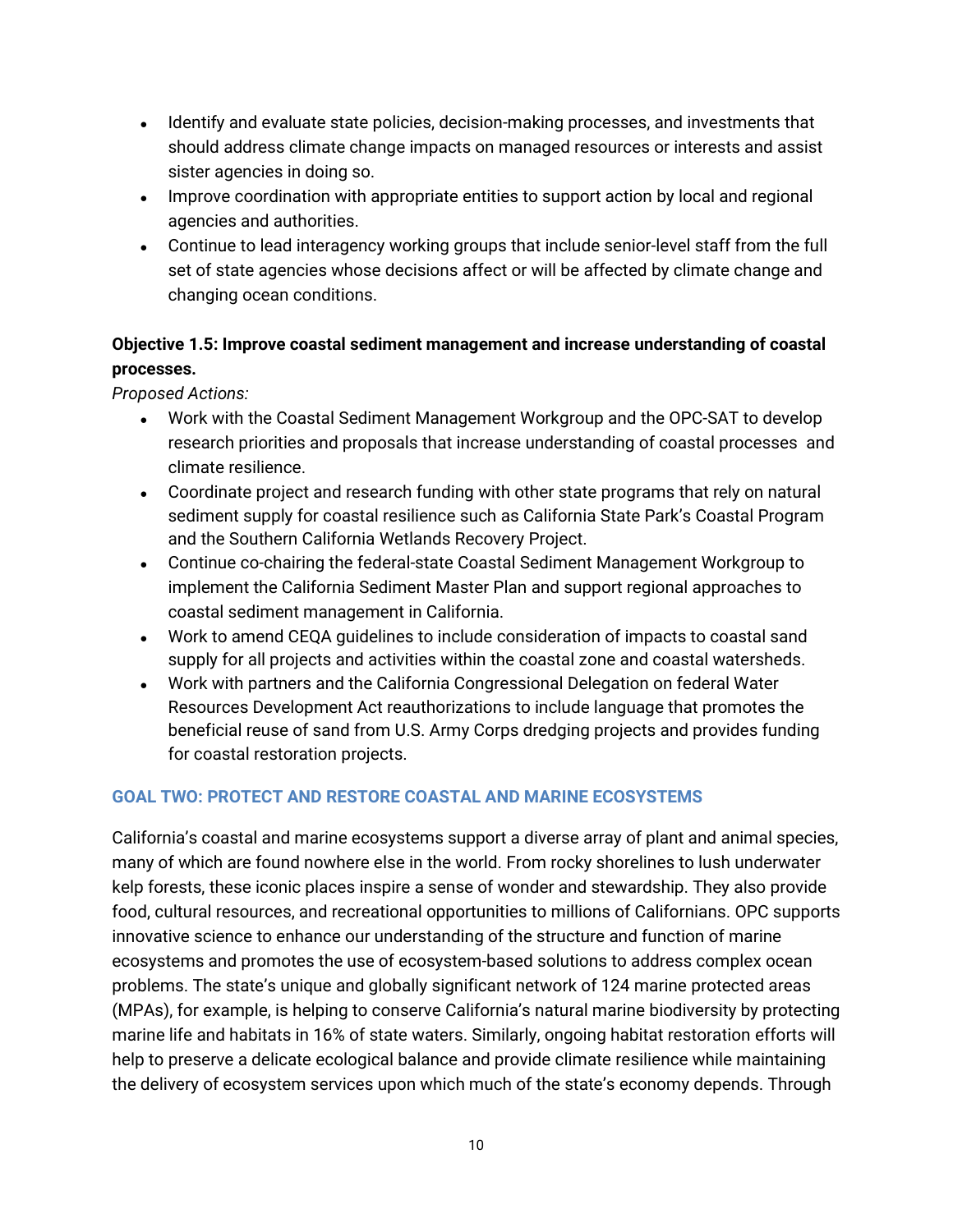partnerships, strategic investments, and policy development, OPC is committed to safeguarding our coastal and underwater wilderness.

### **Objective 2.1: Ensure the long-term success of California's MPA network, consistent with the goals of the Marine Life Protection Act.**

*Proposed Actions:*

- Continue coordinating MPA Statewide Leadership Team efforts and advance priorities focused on outreach, policy, research, and enforcement.
- Fund and manage statewide ecological and socioeconomic monitoring of the MPA network, consistent with the state's MPA Monitoring Action Plan  $^7$  $^7$ , in preparation for the ten-year MPA management review in 2022.
- Communicate the results of long-term monitoring projects to the California Fish and Game Commission and the public as part of the 2022 review.
- Identify and fund innovative, sustainable, and cost-effective methods to continue MPA monitoring beyond the 2022 review.
- Develop and implement effective, consistent, and precautionary policies for activities in MPAs not explicitly covered by existing regulations.
- Inspire stewardship of California's MPAs and increase compliance through inclusive, engaging outreach and education efforts.
- Mitigate the impacts of power plants using once-through cooling technology by funding projects that increase marine life associated with MPAs.
- Increase collaboration with California's tribal governments and tribal communities on all aspects of MPA management.
- Partner with fishermen, academia, citizen/community scientists, non-profit organizations, foundations, and local MPA Collaboratives to integrate diverse perspectives, resources, and expertise into management and decision-making.

## **Objective 2.2: Cross-Cutting Objective: Leverage California's MPA network to further enhance coastal and ocean ecosystem resilience.**

- Communicate the results of MPA monitoring efforts to inform fisheries management, linking the goals of the Marine Life Protection Act and the Marine Life Management Act.
- Increase engagement of commercial and recreational fishing communities in MPA management.
- Advance policy that improves water quality within MPAs.
- Fund innovative research to improve understanding of the role of MPAs in providing resilience to climate change impacts.

<span id="page-10-0"></span> $\overline{a}$ [7http://www.opc.ca.gov/webmaster/ftp/pdf/agenda\\_items/20181025/Item4b\\_2Exhibit%20A\\_MPAMonitoringAction](http://www.opc.ca.gov/webmaster/ftp/pdf/agenda_items/20181025/Item4b_2Exhibit%20A_MPAMonitoringActionPlan-textonly_10.8.18.pdf) [Plan-textonly\\_10.8.18.pdf](http://www.opc.ca.gov/webmaster/ftp/pdf/agenda_items/20181025/Item4b_2Exhibit%20A_MPAMonitoringActionPlan-textonly_10.8.18.pdf)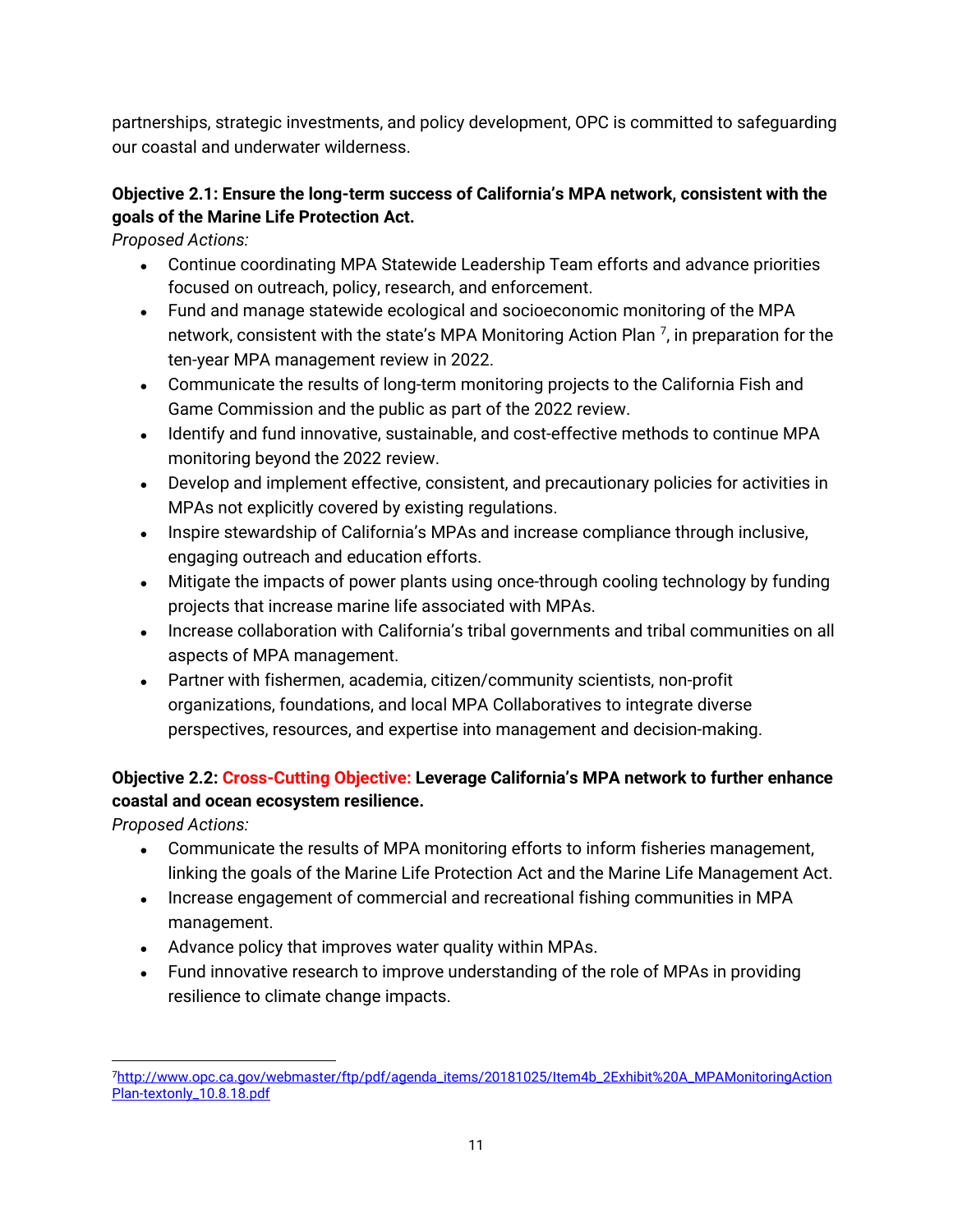- Ensure that long-term MPA monitoring and performance evaluations are placed in the context of changing ocean conditions.
- Complete the process to add California's MPA network to the International Union for Conservation of Nature (IUCN) Green List of Protected and Conserved Areas.
- Foster collaboration and continue knowledge exchange with the United Nations Convention on Biological Diversity.

### **Objective 2.3: Cross-Cutting Objective: Promote healthy kelp forest ecosystems along the California coast.**

*Proposed Actions:*

- Fund scientific research and monitoring projects to investigate critical knowledge gaps regarding kelp forest ecosystem protection and recovery.
- Support and coordinate citizen science projects and volunteer restoration efforts to ensure these efforts inform management and policy decisions.
- Develop a cost-effective and robust strategy to map the current extent of California's kelp forests to inform adaptive management of kelp forest ecosystems.
- Collaborate with the California Department of Fish and Wildlife and California Fish and Game Commission to develop coordinated state policy for kelp management in the face of changing ocean conditions.
- Leverage partnerships with state agencies, fishing and coastal communities, and other stakeholders to implement a collaborative and multi-pronged strategy for kelp forest protection and resilience.
- Fund science-based pilot projects to explore kelp forest ecosystem restoration and management approaches.

## **Objective 2.4: Support coastal habitat restoration in California's outer coast, bays, estuaries, and tidally influenced riparian habitat.**

*Proposed Actions:*

- Fund coastal habitat restoration projects, including seagrass, wetlands, and other habitats that support anadromous fish, that provide multi-benefits in coordination with partner agencies and based on priorities articulated in this Strategic Plan and other relevant state policy and guidance documents.
- Promote policies that facilitate and increase the scale of coastal habitat restoration and conservation.
- Prioritize habitat restoration projects that are designed to take sea-level rise projections and guidance into account and can adapt to sea-level rise through natural sediment accretion processes.

## **GOAL THREE: ENSURE THRIVING AND SUSTAINABLE MARINE FISHERIES**

Upwelling along the coast of California pulls cold, nutrient-rich water from the deep, enhancing the productivity of marine life and creating some of the most biologically productive and diverse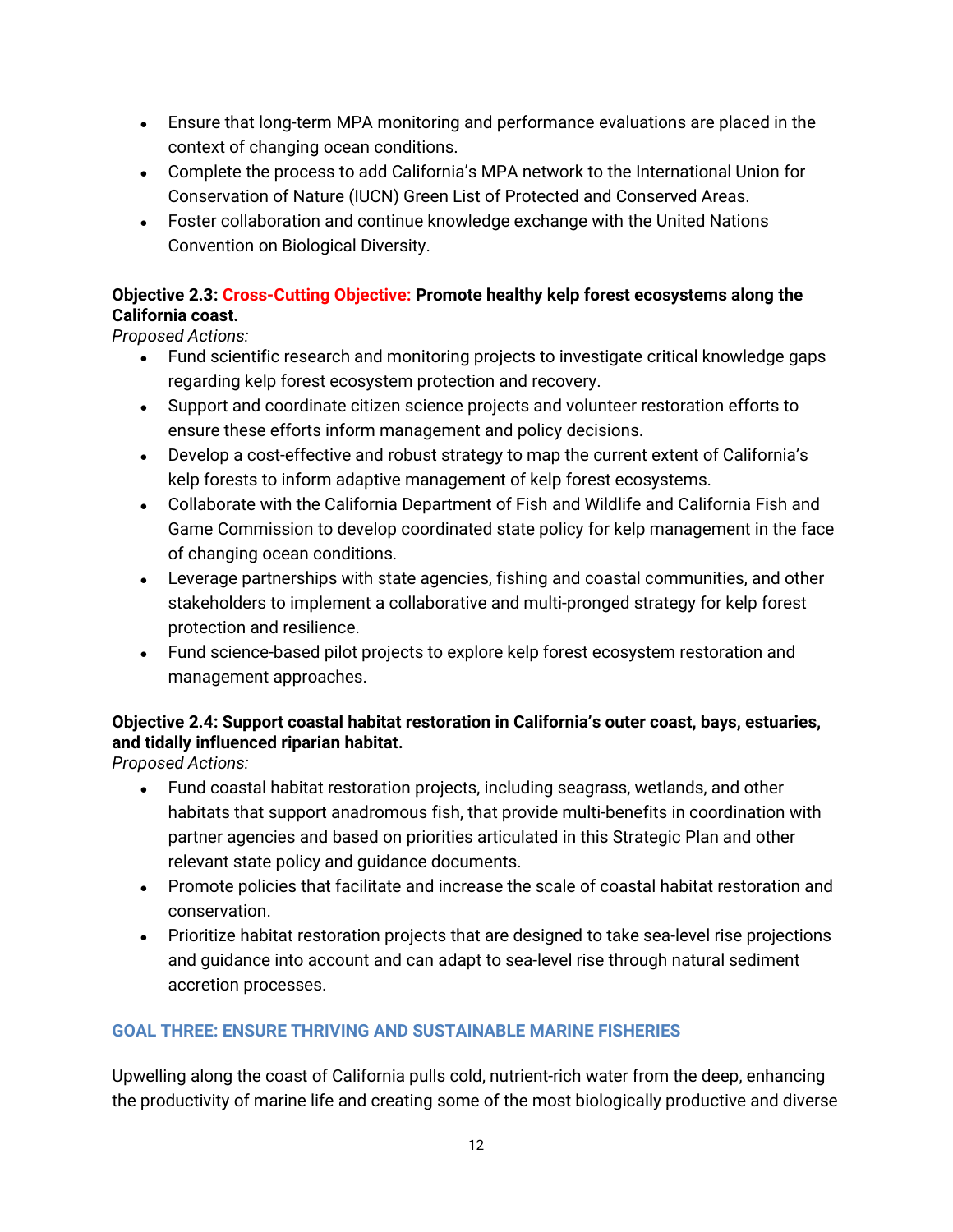ocean ecosystems in the world. These conditions support thriving fish populations, which play a critical role in the ocean ecosystem and drive California's recreational and commercial marine fisheries, providing an important annual contribution to the state's ocean economy and forming a central part of California's coastal identity. In 2017, California's commercial fisheries landed over 208 million pounds, totaling over \$196 million<sup>8</sup>. Ensuring the long-term sustainability of California's ocean fisheries is vital to protect marine ecosystems, port communities, and coastal economies, particularly in the face of a changing climate. OPC will continue to focus on sustainable fisheries through science-based, collaborative approaches.

### **Objective 3.1: Cross-cutting Objective: Advance fisheries science to inform sustainable management of marine fish stocks.**

*Proposed Actions:*

- Coordinate with the California Department of Fish and Wildlife, the California Fish and Game Commission, and other partners to identify science questions and data gaps and align funding priorities with state management and policy needs.
- Fund scientific studies to inform fisheries management that, for example deepen and refine understanding of fisheries population dynamics; the effects of changing ocean conditions on fisheries, such as increased water temperature, species distribution shifts, and ocean acidification; and socioeconomic considerations for fisheries management.

## **Objective 3.2: Cross-cutting Objective: Promote resilient fishing communities.**

*Proposed Actions:*

- Assess and synthesize projected climate change impacts on working harbors and fisheries-dependent infrastructure statewide.
- Collaborate with the California Fish and Game Commission and other partners to develop a comprehensive strategy to support adaptation of fishing ports, harbors and communities to impacts from changing ocean conditions, including maintaining viable access to needed infrastructure.
- Fund projects to adapt shoreside fisheries infrastructure to climate change impacts.
- Continue to administer the Dungeness Crab Task Force (DCTF), in coordination with the California Department of Fish and Wildlife, including DCTF elections.
- Encourage innovation and experimentation by funding pilot projects, such as new gear types or technologies, that minimize negative impacts on the marine environment.

### **Objective 3.3: Encourage market-based approaches for sustainable fisheries.**

*Proposed Actions:*

• Continue to support the California Fisheries Fund revolving loan fund, which provides loans to California fishermen, seafood businesses, ports and communities to support sustainable commercial fishing.

<span id="page-12-0"></span> $\ddot{\phantom{a}}$ <sup>8</sup> <https://www.wildlife.ca.gov/fishing/commercial/landings#260042120-2017>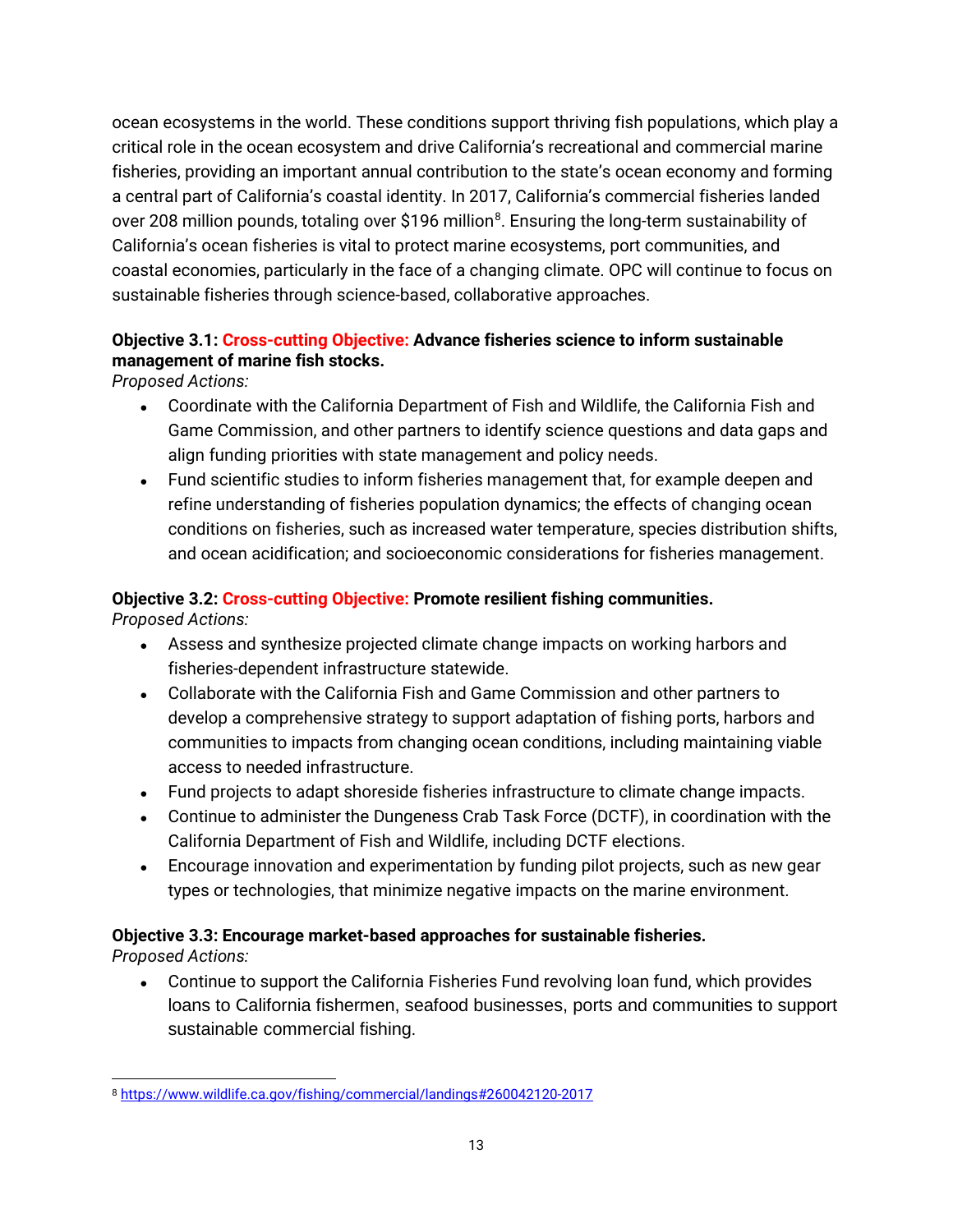- Explore other innovative financing mechanisms and partnerships to increase sustainability within California fishing communities.
- Complete the OPC-sponsored Fish 2.0 California track to advance climate resilience fisheries technology and drive innovation and traceability in seafood supply chains.

### **Objective 3.4: Improve fisheries data efficiency and accessibility.**

*Proposed Actions:*

- Coordinate with the California Department of Fish and Wildlife, the California Fish and Game Commission, tribes, fishermen, and other stakeholders to leverage strategic partnerships and identify opportunities to improve efficiency of fisheries data collection, availability and transparency.
- Fund science-based projects to streamline and digitize fisheries data collection, synthesis, and management processes to support more adaptive management.

### **Objective 3.5: Advance implementation of the Marine Life Management Act Master Plan for Fisheries.**

*Proposed Actions:*

- Coordinate with state agencies, tribes, fishermen, environmental non-profit organizations, and other partners to collaboratively implement the Marine Life Management Act (MLMA) Master Plan for Fisheries.
- Fund the development and piloting of science-based innovative tools and approaches to improve state fisheries management in alignment with the MLMA Master Plan for Fisheries.
- Strengthen integration of ecosystem-based management approaches, potential climate impacts, and socioeconomic considerations within California fisheries management.

### **Objective 3.6: Reduce risk of marine life entanglement in California fishing gear.**

- Continue to collaborate with the California Dungeness Crab Fishing Gear Working Group, a multi-disciplinary group of commercial and recreational fishermen, state and federal agencies, environmental organization representatives, and members of the disentanglement network, who work to reduce the risk of whale entanglement in California fishing gear.
- Fund priority projects recommended by the California Dungeness Crab Fishing Gear Working Group to address data gaps and improve the Risk Assessment and Mitigation Program (RAMP).
- Develop, fund, and implement a collaborative strategy to further reduce the risk of whale and sea turtle entanglement in California fishing gear.
- Support the California Department of Fish and Wildlife's drift gillnet transition program.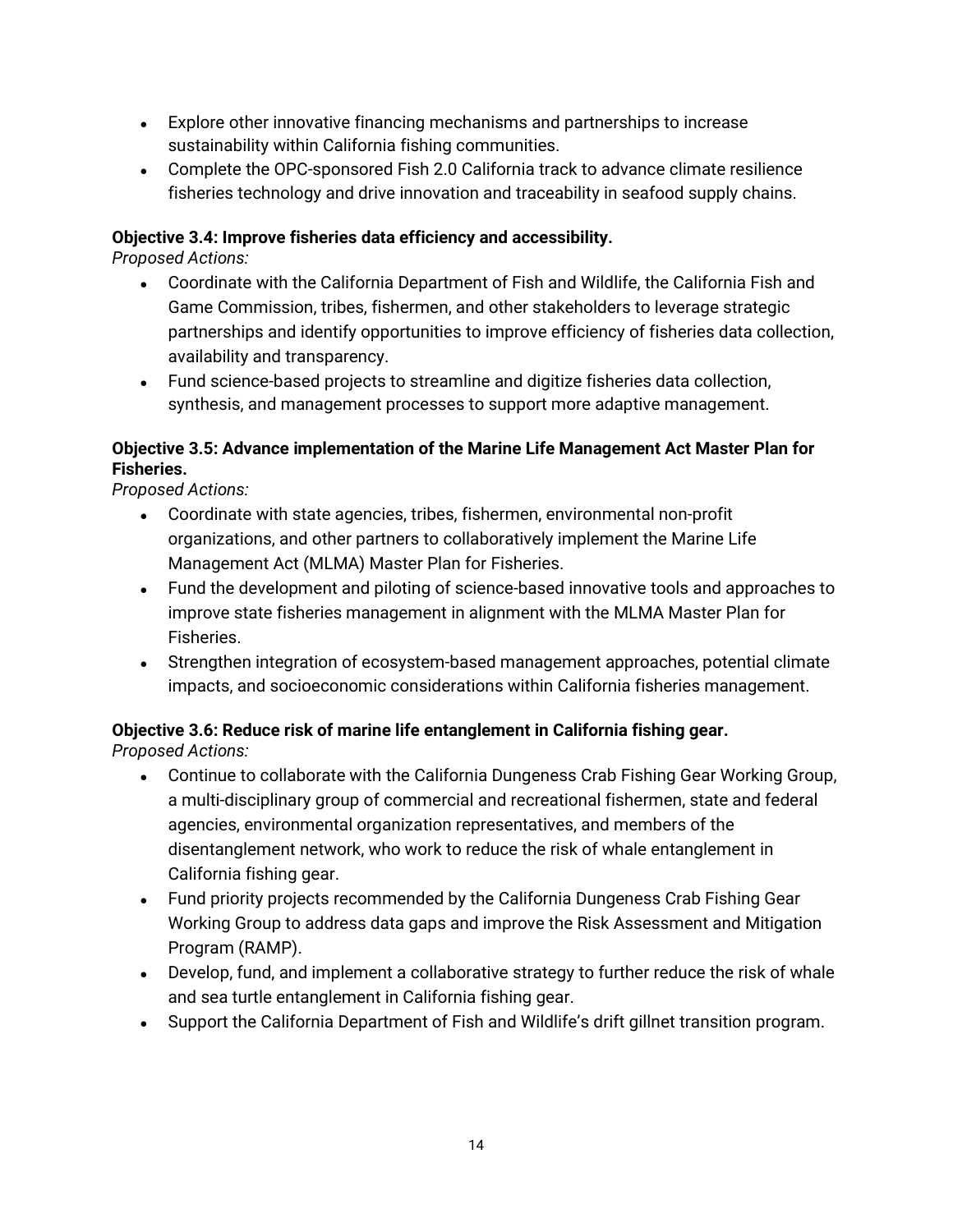#### **GOAL FOUR: IMPROVE COASTAL AND OCEAN WATER QUALITY**

Plastic pollution, harmful algal blooms, nutrient runoff, chemical pollutants, and marine invasive species threaten coastal and ocean water quality and negatively impact the natural resources we strive to protect. In addition to harming ecosystems, degraded coastal and ocean water quality triggers significant economic and health costs for Californians, including litter cleanup, contaminated beaches, and fisheries closures. Furthermore, marine pollution exacerbates the impacts of climate change on marine life. OPC recognizes the connection between our landbased actions and the vitality of our ocean, and the need to significantly reduce our trail of pollution that leads to the sea.

### **Objective 4.1: Reduce plastic pollution at its source to protect coastal and marine ecosystems.** *Proposed Actions:*

- Catalyze innovation in products, business practices, and policies through competitive funding opportunities, focused both on reducing reliance on plastics and the significant impacts plastics have on ocean ecology.
- Coordinate with agency partners to develop comprehensive waste management approaches, policies, and changes in institutional purchasing that will encourage greater reliance on reusable rather than disposable goods and that will address the problems posed by single-use packaging.
- Work with regional, state, and international policy experts to reduce reliance on plastics around the world.
- Develop a comprehensive funding strategy that emphasizes scalability and innovation, and that targets the three prongs of OPC's Ocean Litter Prevention Strategy - source reduction, microplastics, and abandoned fishing gear.<sup>[9](#page-14-0)</sup>

## **Objective 4.2: Minimize the impact of microplastics and microfibers on coastal and marine ecosystems.**

- Advance a scientifically robust microplastics strategy to increase understanding of the scale and impacts of microplastics on California's marine ecosystems and to identify solutions to address the problem.
- Fund scientific research to assess the risk of microplastics to humans, marine life, and habitats; the sources and pathways of microplastic pollution; and the development of standardized monitoring methods for sampling, detection and characterization.
- Coordinate with agency partners, industry and stakeholders to implement solutions that prevent microplastic from polluting coastal and marine waters.

<span id="page-14-0"></span> $\overline{a}$ <sup>9</sup> [http://www.opc.ca.gov/webmaster/\\_media\\_library/2018/06/2018\\_CA\\_OceanLitterStrategy.pdf](http://www.opc.ca.gov/webmaster/_media_library/2018/06/2018_CA_OceanLitterStrategy.pdf)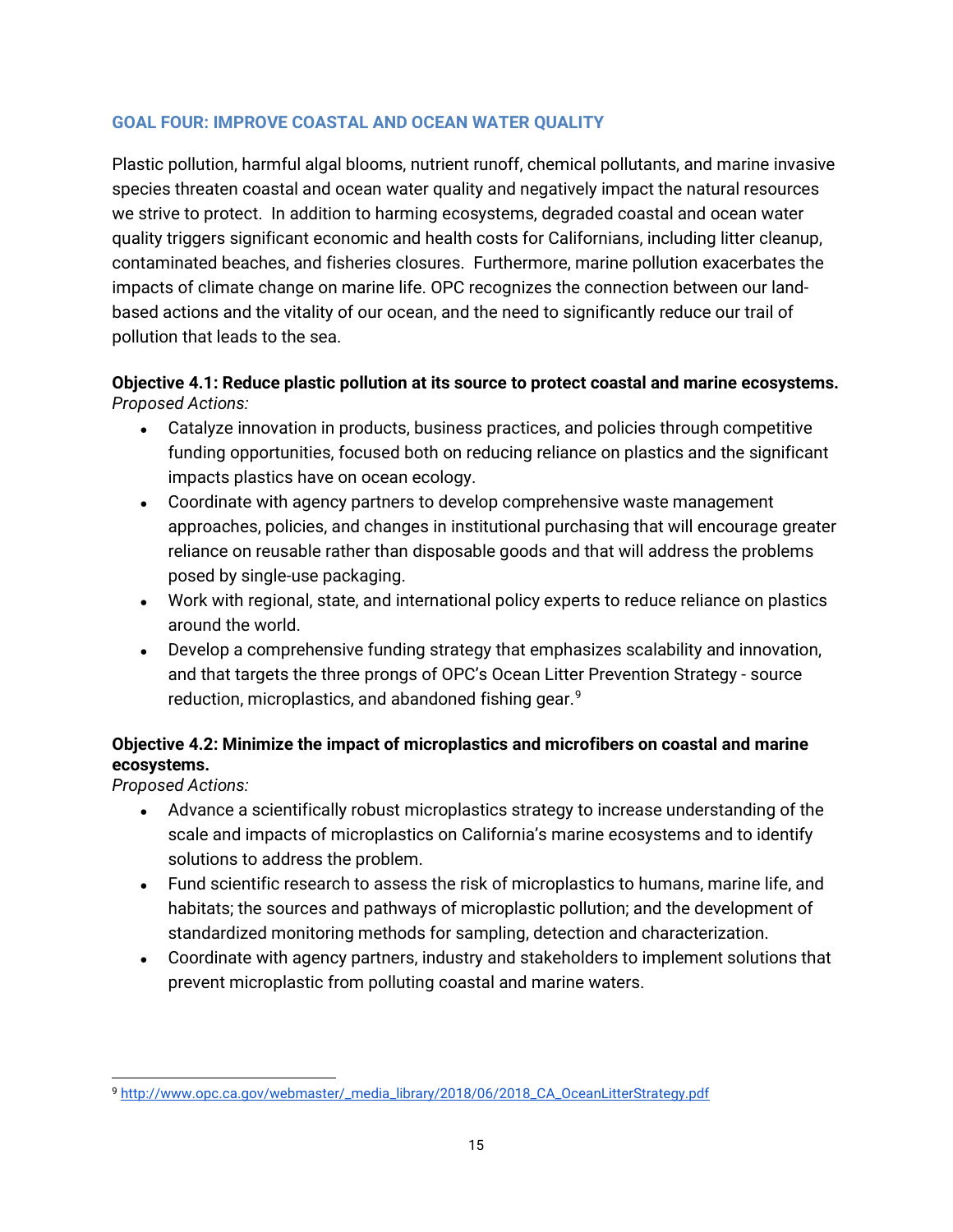### **Objective 4.3: Cross-Cutting Objective: Minimize the impacts of harmful algal blooms on coastal and marine ecosystems, fishing communities, and the public.**

*Proposed Actions:*

- Fund additional monitoring and innovative scientific research to increase understanding of the impacts of harmful algal blooms on ecological and human health, and to improve the state's ability to prevent, predict and respond to these events.
- Collaborate with California's Coastal Ocean Observing Systems to communicate harmful algal bloom conditions to decision-makers, agency partners, interested stakeholders, and the public.
- Continue coordinating with fishermen, public health and resource agencies, and scientists to minimize the impacts of harmful algal blooms and ensure effective seafood testing of harmful algal toxins and public health notifications.
- Build on prior investments to enhance the State's response to freshwater harmful algal blooms that may reach and impact the coastal and marine environments.

## **Objective 4.4: Cross-Cutting Objective: Reduce nutrient runoff and other pollution that impact water quality and exacerbate climate change impacts.**

*Proposed Actions:*

- Identify sources and pathways of nutrient pollution to coastal waters and collaborate with partner agencies, local stakeholders, and scientists to develop and fund projects to reduce polluted runoff.
- Provide scientific quidance to the State Water Resources Control Board to inform new nutrient loading standards that minimize biological and chemical impacts including ocean acidification, hypoxia, and harmful algal blooms.
- Coordinate with local, state and federal entities to develop a comprehensive strategy that will improve water quality conditions in the Tijuana River Watershed.
- Emphasize the land-sea connection by investing in projects that directly benefit local communities and simultaneously improve coastal water quality.
- Fund research and monitoring to assess changes in chemical and biological ocean conditions caused by the absorption of airborne emissions, including but not limited to carbon dioxide, nitrous oxide, and sulfur compounds.
- Assess the combined impacts of climate change and pollution on the marine environment.

### **Objective 4.5: Identify and address emerging contaminants[10](#page-15-0) that threaten water quality.** *Proposed Actions:*

• Fund scientific research to identify sources, pathways, and composition of emerging contaminants in marine and estuarine waters, and the associated impacts of these contaminants on coastal and marine ecosystems.

<span id="page-15-0"></span> $\overline{a}$ <sup>10</sup> Emerging contaminants are chemicals that are currently unregulated in a water quality context. Emerging contaminants may include chemicals used in pharmaceuticals, personal care products, and pesticides, among other products.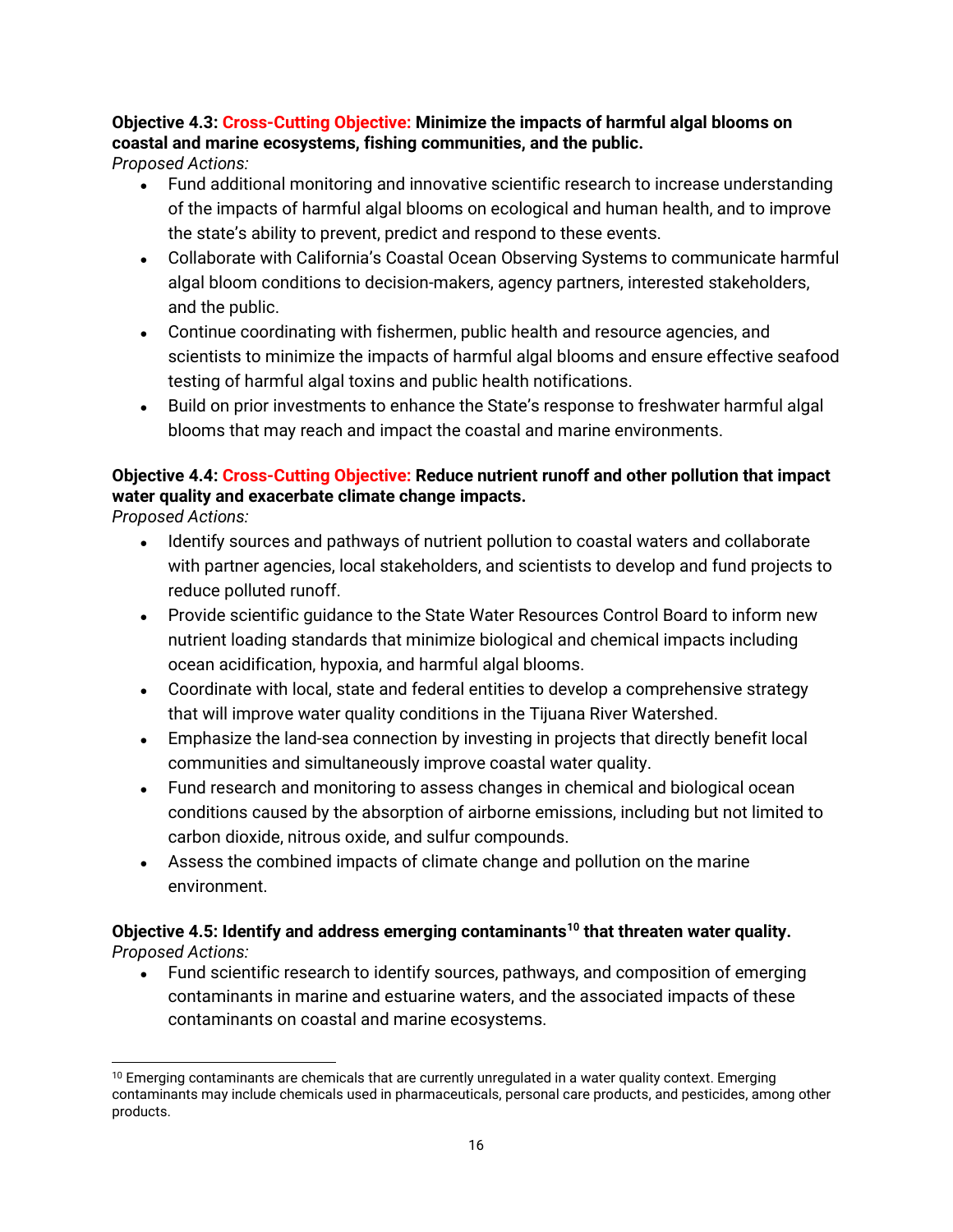- Provide best available science to partner agencies, including the State Water Resources Control Board, the Department of Pesticide Regulation and the Department of Toxic Substances Control's Safer Consumer Products Program, to inform their regulatory policies.
- Advise the governor and legislature of policy and regulatory gaps that should be addressed to minimize water quality and marine ecosystem impacts from emerging contaminants.

#### **Objective 4.6: Minimize impacts from marine invasive species.**

*Proposed Actions:*

- Collaborate with partner agencies, including the California State Lands Commission and the California Department of Fish and Wildlife, to develop a coordinated early detection and rapid response program to eradicate or control marine invasive species when first discovered.
- Identify and make targeted investments in research, prevention and response strategies that minimize introduction, improve detection, and increase effectiveness in combatting marine invasive species.
- Evaluate the potential for climate-driven range expansions of marine invasive species.

### **GOAL FIVE: PROTECT THE OCEAN AND ENCOURAGE SUSTAINABILITY IN THE BLUE ECONOMY**

The ocean economy is critically important to California, representing \$44.2 billion, or 2%, of California's GDP, and spans sectors such as offshore renewable energy, aquaculture, tourism, and recreation. California's ambitious energy policy aims to make the state carbon neutral by 2045. This transition includes decommissioning of offshore oil and gas rigs, and development of new energy infrastructure through offshore wind turbines to fuel our growing population and businesses*.* Sustainable marine aquaculture that minimizes impacts to marine life and habitats has the potential to support coastal livelihoods, provide a local food source for California communities, help buffer effects of ocean acidification and improve local water quality. Clean and healthy ocean and coastal ecosystems are essential to supporting important recreation and tourism activities, like surfing, whale-watching, coastal hikes, and others along the California coast. Pressures on the ocean as a resource will only continue to increase as we look to it as a source of food, energy, and resilience against climate change. It is essential for OPC to work with policymakers, industry, and other partners to maximize ocean protection and safeguard sensitive habitats, while transitioning to more sustainable energy sources and developing new industries at the interface of land and sea.

#### **Objective 5.1: Ensure marine renewable energy projects minimize impacts to the coastal and marine environment, recreation, and fishing communities.** *Proposed Actions:*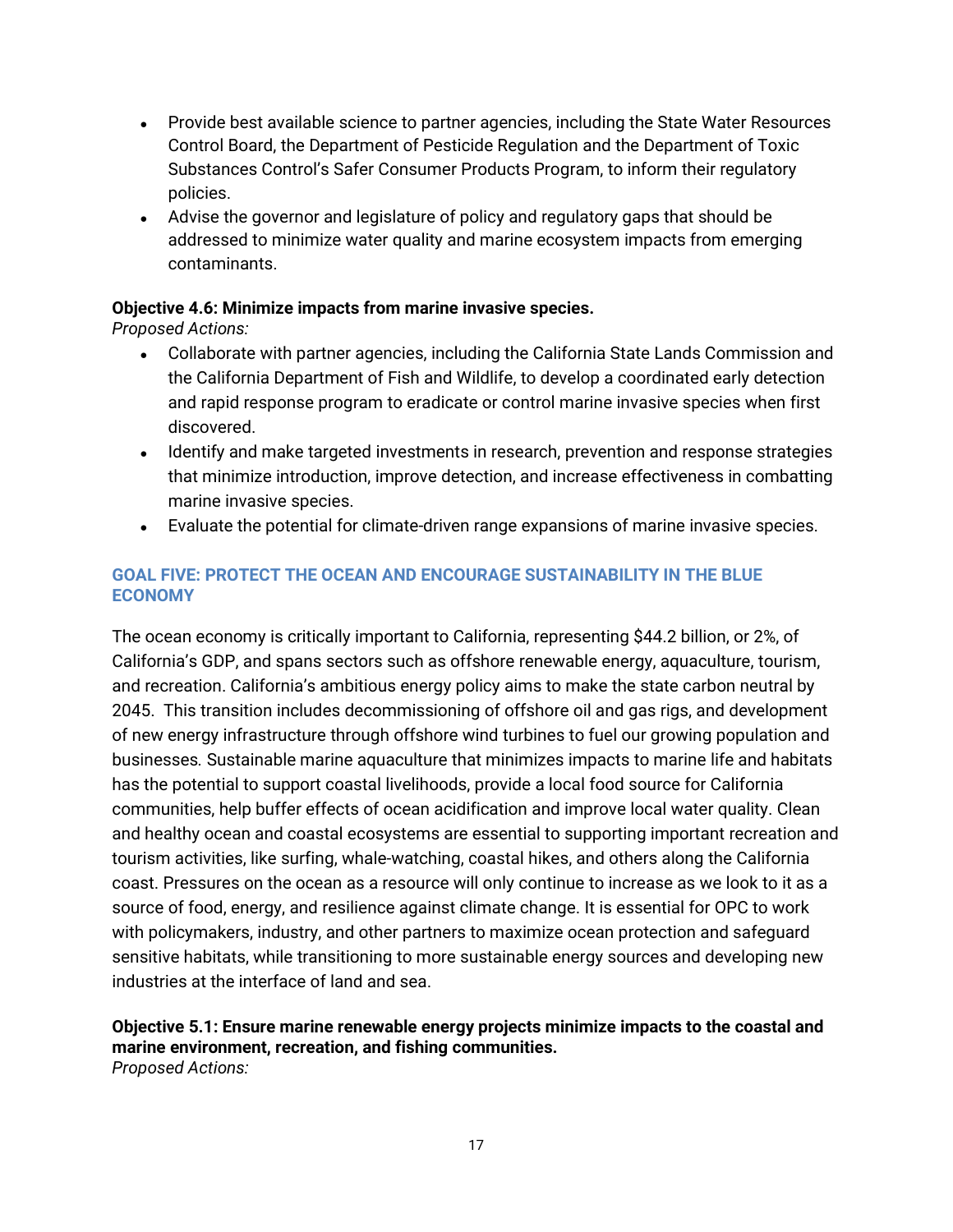- Continue convening the California Marine Renewable Energy Working Group to improve agency coordination and address data gaps and regulatory uncertainty related to marine renewable energy projects in the state.
- Collaborate with the U.S Bureau of Ocean Energy Management and the California Energy Commission on priorities and operation of the Intergovernmental Renewable Energy Task Force related to offshore shore wind energy and marine kinetic energy.
- Provide information on the permitting process for marine renewable energy projects through workshops, legislative hearings, webinars, and written materials.
- Collaborate with research institutions to develop and fund studies and projects that investigate the impacts of deploying and operating marine renewable energy technologies on the marine and coastal environment.

## **Objective 5.2: Cross-cutting Objective: Ensure aquaculture in state marine waters is sustainable and minimizes impacts to marine life and habitats.**

*Proposed Actions:*

- Fund scientific studies to advance understanding of the impacts of, and opportunities for, aquaculture in state marine waters and to inform potential development of a statewide aquaculture management strategy.
- Support the development and piloting of innovative tools and approaches to inform sustainable aquaculture management in California.
- Coordinate with state agencies, industry, scientists, non-governmental organizations, and others to ensure aquaculture practices in California are sustainable.
- Apply lessons learned from other states, regions and countries to California's state marine aquaculture operations.

#### **Objective 5.3: Prepare local, state and federal agencies for the eventual decommissioning of oil and gas platforms and their possible conversion to alternative uses.** *Proposed Actions:*

- Continue to co-convene the Interagency Decommissioning Work Group with State Lands Commission, U.S. Bureau of Ocean Energy Management and U.S. Bureau of Safety and Environmental Enforcement to coordinate on environmental review and permitting of decommissioning projects, identify scientific and engineering research priorities, and disseminate information on the decommissioning process to the public.
- Through the Interagency Decommissioning Work Group, receive information on oil and gas platform decommissioning activities and programs, including conversion to reefs, from the Gulf of Mexico and other parts of the world.
- Provide information on the decommissioning of oil and gas platforms and their conversion to reefs and other alternative uses through workshops, legislative hearings, webinars, and written materials.
- Collaborate with research institutions to develop and fund studies and projects that investigate the effect of decommissioning and reuse of oil and gas platforms as artificial reefs on the marine environment.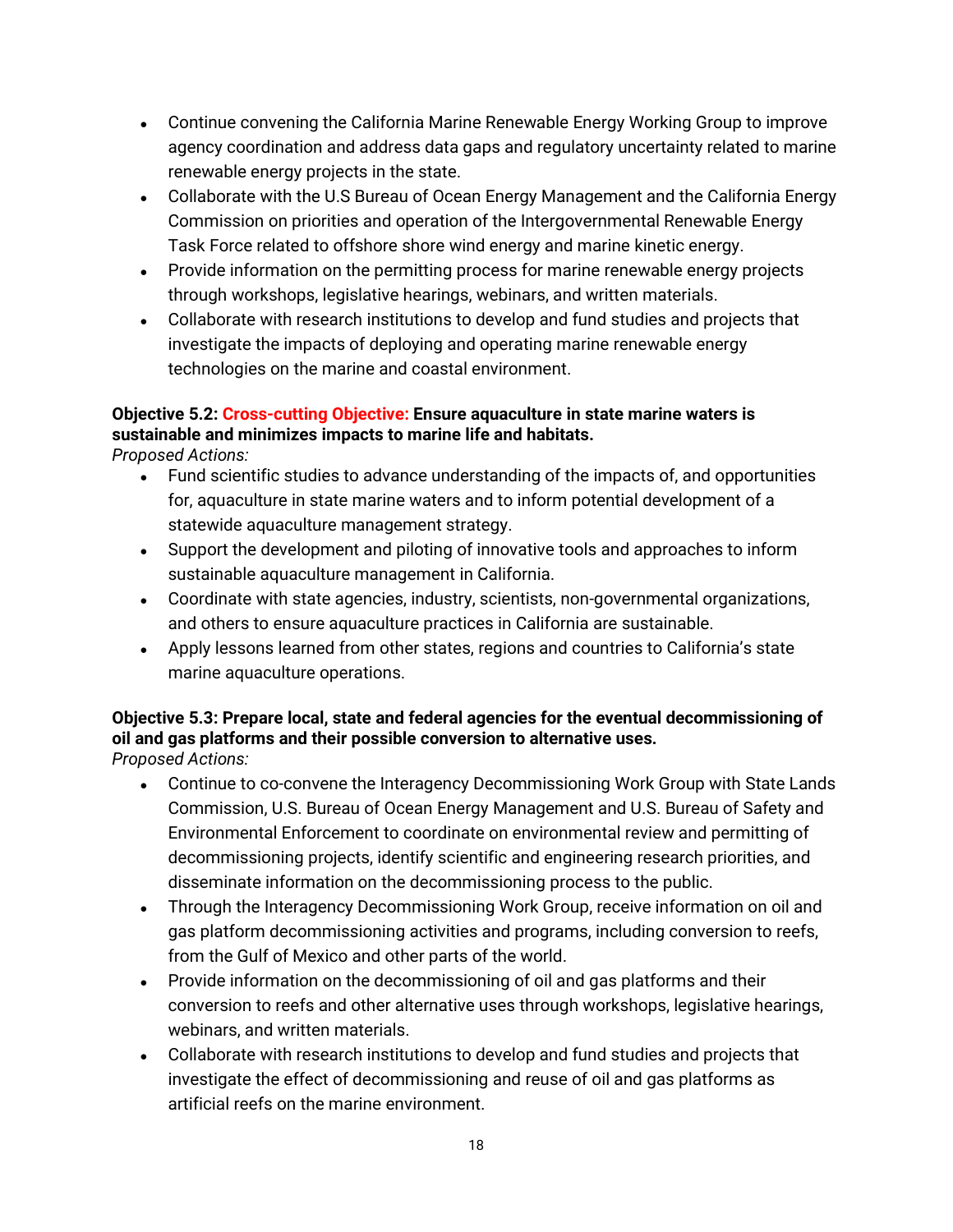### **Objective 5.4 Investigate unresolved and ongoing scientific issues surrounding the creation and management of artificial reefs.**

*Proposed Actions:*

- Improve scientific understanding of the trade-offs between replacing soft-bottom habitats with hard-bottom habitats and how artificial reefs interact with natural ecosystems and commercially and recreationally important fisheries.
- In cooperation with the California Department of Fish and Wildlife, hold a state-federal agency workshop to further identify important scientific and management issues surrounding artificial reefs.
- Organize an OPC-SAT artificial reef working group to assist with these actions and to identify and address other important data gaps related to artificial reefs in California.
- Support the California Department of Fish and Wildlife's efforts to update the state's Artificial Reef Plan to ensure that management decisions are protective of natural marine life and habitats.

### **GOAL SIX: STRENGTHEN ORGANIZATIONAL EFFECTIVENESS**

As we look forward to the next five years, OPC strives to strengthen our organizational effectiveness, both in California and throughout the world. As discussed above, we recognize the need to take meaningful steps towards improving relationships with and understanding the needs of tribes and frontline and disadvantaged communities while increasing access to information, technical assistance, and funding to better integrate environmental justice and social equity into our work. Additionally, we are committed to increased and ongoing collaboration with state as well as local, regional, federal and international partners. All our work remains grounded in California-specific priorities and is reflective of California-specific policies, but we acknowledge the value and power of alliances beyond state boundaries.

# **Objective 6.1: Integrate environmental justice and social equity into OPC's conservation work.**

*Proposed Actions:*

- Identify partners and assemble an advisory committee or working group to inform future OPC investments, grantmaking processes and priority-setting to integrate environmental justice and social equity considerations into OPC's work.
- Research and implement communications approaches and tools that help improve OPC communications and outreach to reach a wider audience and constituency, such as outreach in other languages.
- Invest in staff training around environmental justice and social equity and government best practices.

### **Objective 6.2: Increase coordination of coastal and ocean policy and management decisions in California.**

*Proposed Actions:*

• Strengthen relationships with local, state, and federal partners to leverage resources and expertise.